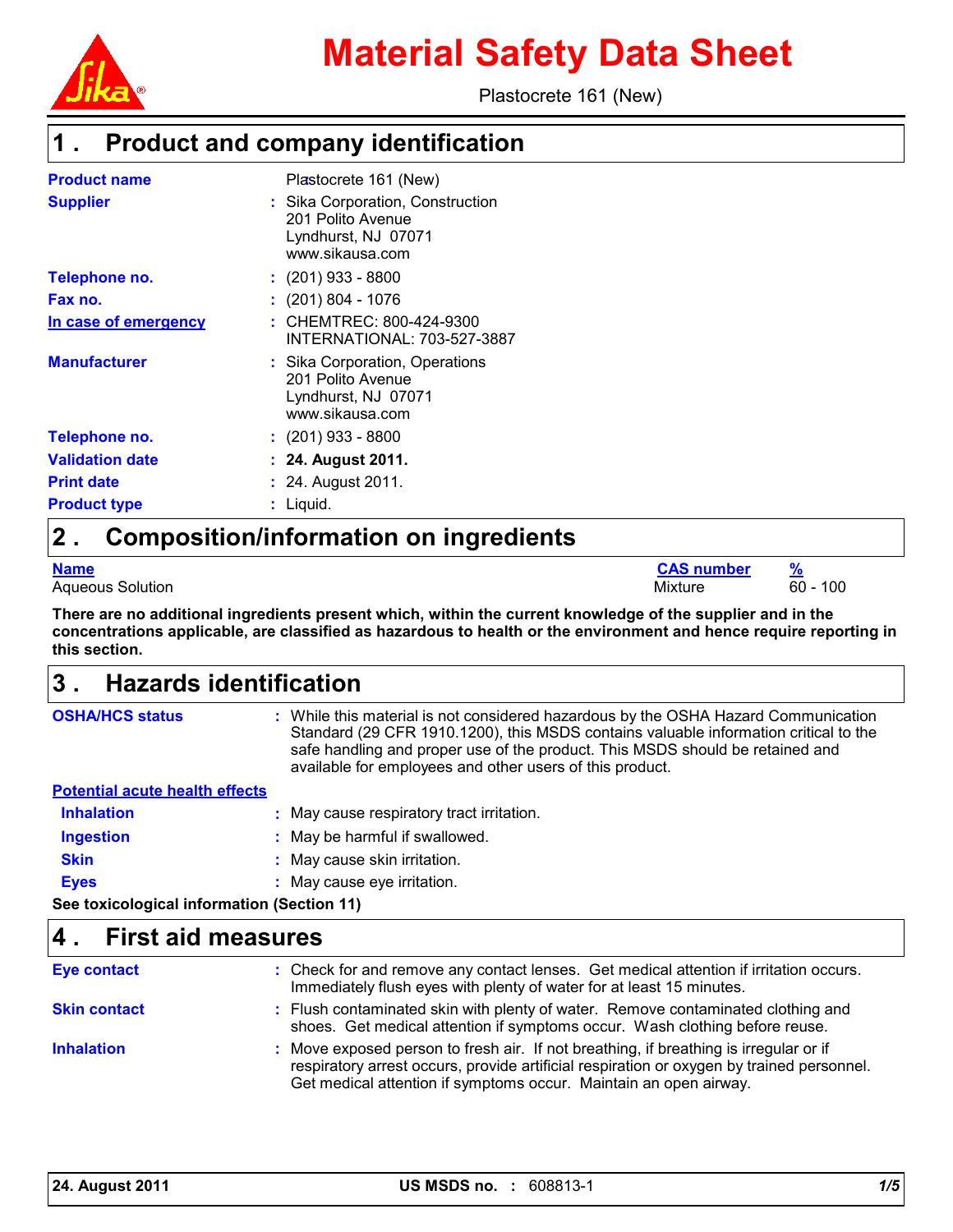#### **4 . First aid measures** Wash out mouth with water. Move exposed person to fresh air. If material has been **:** swallowed and the exposed person is conscious, give small quantities of water to drink. Do not induce vomiting unless directed to do so by medical personnel. Get medical **Ingestion**

**Notes to physician**

attention if symptoms occur. Never give anything by mouth to an unconscious person. No specific treatment. Treat symptomatically. Contact poison treatment specialist **:** immediately if large quantities have been ingested or inhaled.

### **Fire-fighting measures 5 .**

|                                                          | Flammability of the product : In a fire or if heated, a pressure increase will occur and the container may burst.                                                                                   |
|----------------------------------------------------------|-----------------------------------------------------------------------------------------------------------------------------------------------------------------------------------------------------|
| <b>Extinguishing media</b>                               |                                                                                                                                                                                                     |
| <b>Suitable</b>                                          | : Use an extinguishing agent suitable for the surrounding fire.                                                                                                                                     |
| <b>Not suitable</b>                                      | : None known.                                                                                                                                                                                       |
| <b>Special exposure hazards</b>                          | : Promptly isolate the scene by removing all persons from the vicinity of the incident if<br>there is a fire. No action shall be taken involving any personal risk or without suitable<br>training. |
| <b>Hazardous combustion</b><br>products                  | : Decomposition products may include the following materials:<br>sulfur oxides                                                                                                                      |
| <b>Special protective</b><br>equipment for fire-fighters | : Fire-fighters should wear appropriate protective equipment and self-contained breathing<br>apparatus (SCBA) with a full face-piece operated in positive pressure mode.                            |

### **Accidental release measures 6 .**

| <b>Personal precautions</b>      | : No action shall be taken involving any personal risk or without suitable training.<br>Evacuate surrounding areas. Keep unnecessary and unprotected personnel from<br>entering. Do not touch or walk through spilled material. Put on appropriate personal<br>protective equipment (see Section 8).                                                                                                                                                                                                                                                                                       |
|----------------------------------|--------------------------------------------------------------------------------------------------------------------------------------------------------------------------------------------------------------------------------------------------------------------------------------------------------------------------------------------------------------------------------------------------------------------------------------------------------------------------------------------------------------------------------------------------------------------------------------------|
| <b>Environmental precautions</b> | : Avoid dispersal of spilled material and runoff and contact with soil, waterways, drains<br>and sewers. Inform the relevant authorities if the product has caused environmental<br>pollution (sewers, waterways, soil or air).                                                                                                                                                                                                                                                                                                                                                            |
| <b>Large spill</b>               | : Stop leak if without risk. Move containers from spill area. Prevent entry into sewers,<br>water courses, basements or confined areas. Wash spillages into an effluent treatment<br>plant or proceed as follows. Contain and collect spillage with non-combustible,<br>absorbent material e.g. sand, earth, vermiculite or diatomaceous earth and place in<br>container for disposal according to local regulations (see section 13). Dispose of via a<br>licensed waste disposal contractor. Note: see section 1 for emergency contact<br>information and section 13 for waste disposal. |
| <b>Small spill</b>               | : Stop leak if without risk. Move containers from spill area. Dilute with water and mop up<br>if water-soluble. Alternatively, or if water-insoluble, absorb with an inert dry material and<br>place in an appropriate waste disposal container. Dispose of via a licensed waste<br>disposal contractor.                                                                                                                                                                                                                                                                                   |
| ومستحلف المتمد ومتمالك ومتحللا   |                                                                                                                                                                                                                                                                                                                                                                                                                                                                                                                                                                                            |

### **Handling and storage 7 .**

**Handling**

Put on appropriate personal protective equipment (see Section 8). Eating, drinking and **:** smoking should be prohibited in areas where this material is handled, stored and processed. Workers should wash hands and face before eating, drinking and smoking. Remove contaminated clothing and protective equipment before entering eating areas.

Store in accordance with local regulations. Store in original container protected from **:** direct sunlight in a dry, cool and well-ventilated area, away from incompatible materials (see section 10) and food and drink. Keep container tightly closed and sealed until ready for use. Containers that have been opened must be carefully resealed and kept upright to prevent leakage. Do not store in unlabeled containers. Use appropriate containment to avoid environmental contamination. **Storage**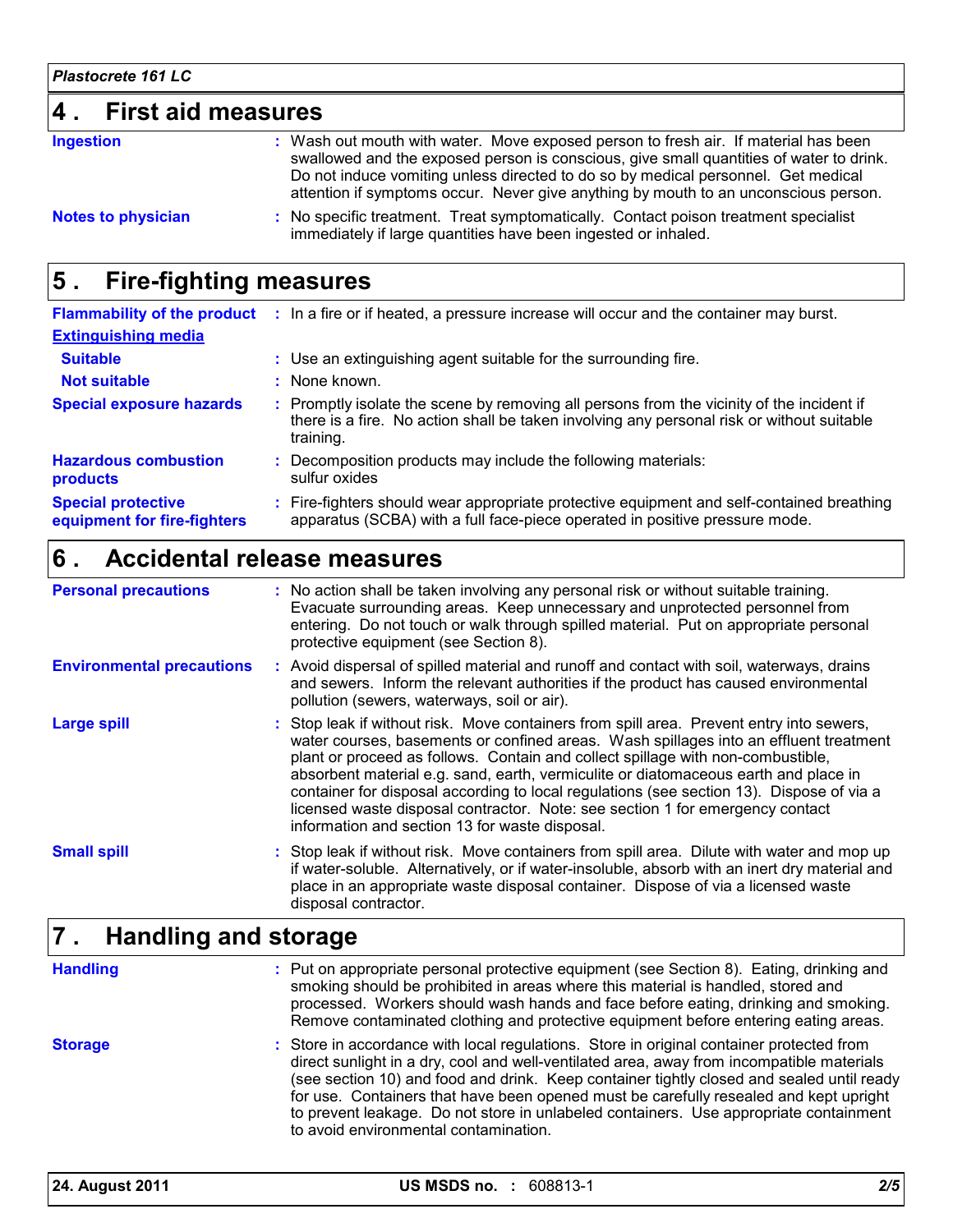# **Exposure controls/personal protection 8 .**

#### **Consult local authorities for acceptable exposure limits.**

| <b>Engineering measures</b> | : No special ventilation requirements. Good general ventilation should be sufficient to<br>control worker exposure to airborne contaminants. If this product contains ingredients<br>with exposure limits, use process enclosures, local exhaust ventilation or other<br>engineering controls to keep worker exposure below any recommended or statutory<br>limits.                               |
|-----------------------------|---------------------------------------------------------------------------------------------------------------------------------------------------------------------------------------------------------------------------------------------------------------------------------------------------------------------------------------------------------------------------------------------------|
| <b>Hygiene measures</b>     | : Wash hands, forearms and face thoroughly after handling chemical products, before<br>eating, smoking and using the lavatory and at the end of the working period. Appropriate<br>techniques should be used to remove potentially contaminated clothing. Wash<br>contaminated clothing before reusing. Ensure that eyewash stations and safety showers<br>are close to the workstation location. |
| <b>Personal protection</b>  |                                                                                                                                                                                                                                                                                                                                                                                                   |
| <b>Respiratory</b>          | : Use a properly fitted, air-purifying or air-fed respirator complying with an approved<br>standard if a risk assessment indicates this is necessary. Respirator selection must be<br>based on known or anticipated exposure levels, the hazards of the product and the safe<br>working limits of the selected respirator.                                                                        |
| <b>Hands</b>                | : Chemical-resistant, impervious gloves complying with an approved standard should be<br>worn at all times when handling chemical products if a risk assessment indicates this is<br>necessary.                                                                                                                                                                                                   |
| <b>Eyes</b>                 | Safety eyewear complying with an approved standard should be used when a risk<br>assessment indicates this is necessary to avoid exposure to liquid splashes, mists or<br>dusts.                                                                                                                                                                                                                  |
| <b>Skin</b>                 | Personal protective equipment for the body should be selected based on the task being<br>performed and the risks involved and should be approved by a specialist before handling<br>this product.                                                                                                                                                                                                 |

### **Physical and chemical properties 9 .**

| <b>Color</b>   | $\therefore$ Brown.             |
|----------------|---------------------------------|
| рH             | : 5.5                           |
| <b>Density</b> | : $\sim$ 1.14 g/cm <sup>3</sup> |

# **Stability and reactivity 10 .**

| <b>Stability</b>                           | : The product is stable.                                                                                  |
|--------------------------------------------|-----------------------------------------------------------------------------------------------------------|
| <b>Conditions to avoid</b>                 | : No specific data.                                                                                       |
| <b>Materials to avoid</b>                  | : No specific data.                                                                                       |
| <b>Hazardous decomposition</b><br>products | : Under normal conditions of storage and use, hazardous decomposition products should<br>not be produced. |
| <b>Hazardous polymerization</b>            | : Under normal conditions of storage and use, hazardous polymerization will not occur.                    |

# **11 . Toxicological information**

**Acute toxicity Conclusion/Summary :** Not available.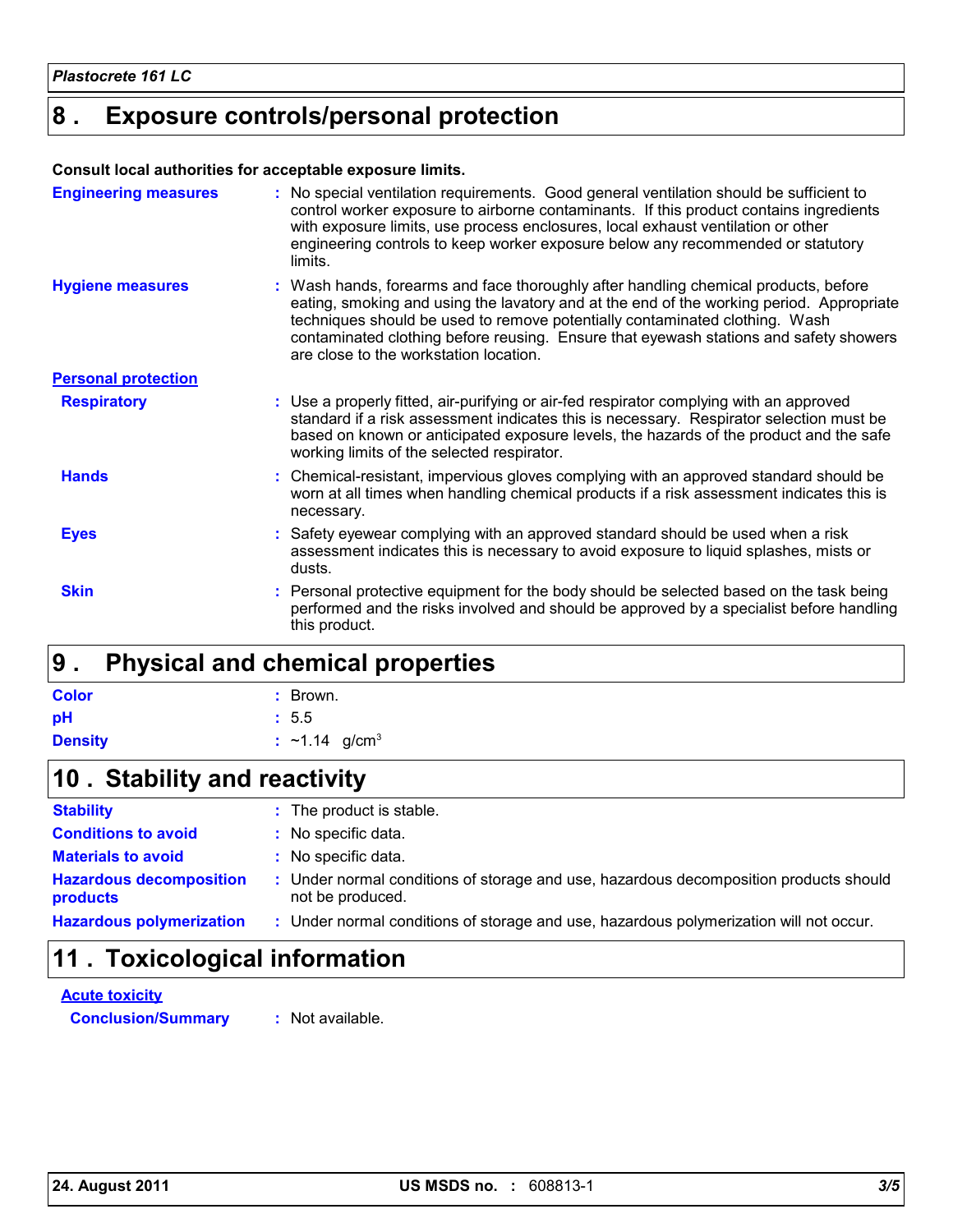# **Ecological information 12 .**

**Environmental effects :** No known significant effects or critical hazards.

### **Disposal considerations 13 .**

**Waste disposal**

The generation of waste should be avoided or minimized wherever possible. Significant **:** quantities of waste product residues should not be disposed of via the foul sewer but processed in a suitable effluent treatment plant. Dispose of surplus and non-recyclable products via a licensed waste disposal contractor. Disposal of this product, solutions and any by-products should at all times comply with the requirements of environmental protection and waste disposal legislation and any regional local authority requirements. Waste packaging should be recycled. Incineration or landfill should only be considered when recycling is not feasible. This material and its container must be disposed of in a safe way. Empty containers or liners may retain some product residues. Avoid dispersal of spilled material and runoff and contact with soil, waterways, drains and sewers.

**Disposal should be in accordance with applicable regional, national and local laws and regulations. Refer to Section 7: HANDLING AND STORAGE and Section 8: EXPOSURE CONTROLS/PERSONAL PROTECTION for additional handling information and protection of employees.**

# **14 . Transport information**

| <b>Regulatory</b><br>information | <b>UN number</b>         | <b>Proper shipping name</b> | <b>Classes</b>           | <b>PG*</b> Additional<br>information |
|----------------------------------|--------------------------|-----------------------------|--------------------------|--------------------------------------|
| <b>DOT Classification</b>        | <b>Not</b><br>regulated. |                             |                          |                                      |
| <b>TDG Classification</b>        | Not<br>regulated.        |                             | $\overline{\phantom{0}}$ | $\overline{\phantom{0}}$             |
| <b>ADR/RID Class</b>             | <b>Not</b><br>regulated. |                             | ÷                        |                                      |
| <b>IMDG Class</b>                | Not<br>regulated.        |                             | $\overline{\phantom{0}}$ |                                      |
| <b>IATA-DGR Class</b>            | Not<br>regulated.        |                             | $\overline{\phantom{0}}$ | $\overline{\phantom{0}}$             |

PG\* : Packing group

# **Regulatory information 15 .**

| <b>U.S. Federal regulations</b>             | : United States inventory (TSCA 8b): All components are listed or exempted.                                                                                                  |
|---------------------------------------------|------------------------------------------------------------------------------------------------------------------------------------------------------------------------------|
|                                             | SARA 302/304/311/312 extremely hazardous substances: No products were found.<br>SARA 302/304 emergency planning and notification: No products were found.                    |
|                                             | SARA 302/304/311/312 hazardous chemicals: No products were found.<br>SARA 311/312 MSDS distribution - chemical inventory - hazard identification: No<br>products were found. |
| <b>United States inventory</b><br>(TSCA 8b) | : All components are listed or exempted.                                                                                                                                     |